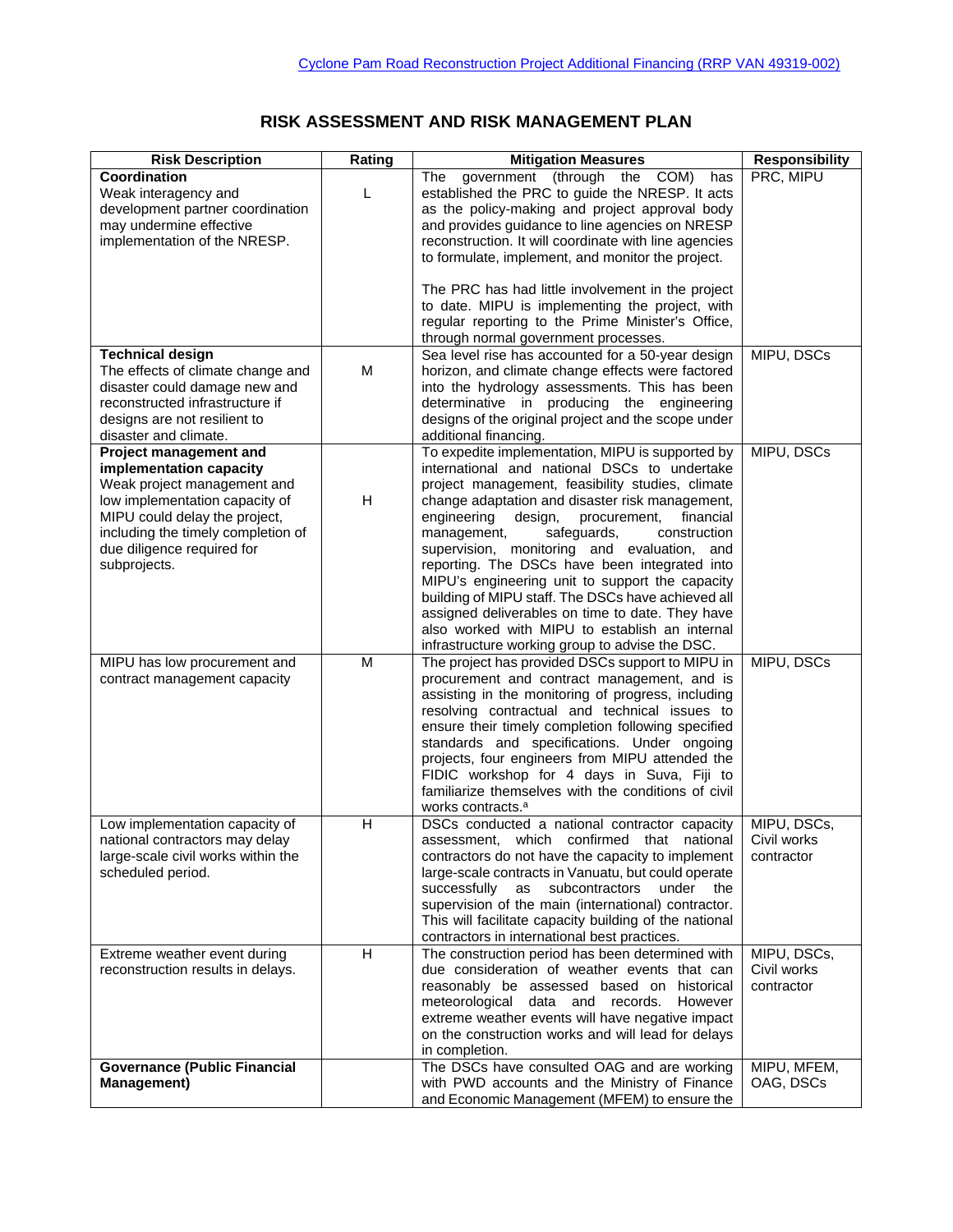| <b>Risk Description</b>                                                                                                                               | Rating | <b>Mitigation Measures</b>                                                                                                                                                                                                                                                                                                                                                                                                                                                                                                   | <b>Responsibility</b>                    |
|-------------------------------------------------------------------------------------------------------------------------------------------------------|--------|------------------------------------------------------------------------------------------------------------------------------------------------------------------------------------------------------------------------------------------------------------------------------------------------------------------------------------------------------------------------------------------------------------------------------------------------------------------------------------------------------------------------------|------------------------------------------|
| Compliance with the financial<br>management system may not be<br>satisfactory.                                                                        | H.     | 2016 audit is undertaken in accordance with ADB<br>financial requirements. The OAG proposes to<br>undertake the audit and is familiar with the<br>requirements.                                                                                                                                                                                                                                                                                                                                                              |                                          |
| <b>Governance (Procurement)</b><br>MIPU staff lacks significant<br>experience with ADB procurement<br>policies and procedures.                        | M      | The DSCs have undertaken the preparation of<br>bidding documents, in consultation with MIPU and<br>ADB, to ensure that all ADB policies and<br>procedures are followed.                                                                                                                                                                                                                                                                                                                                                      | MIPU, DSCs,<br><b>ADB</b>                |
| <b>Corruption (Governance)</b><br>MIPU lacks an effective<br>anticorruption strategy or action<br>plan.                                               | M      | The DSCs operate under an anticorruption policy,<br>and all actions related to bidding follow both the<br>government and ADB's procurement policies.<br>DSCs advise MIPU and the government<br>appropriately.                                                                                                                                                                                                                                                                                                                | MIPU, MFEM,<br><b>DSCs</b>               |
| Given cultural issues, bribes and<br>corruption could be accepted as<br>standard practice, particularly<br>among members of the same<br>island group. | M      | MIPU and the project management unit (PMU) will<br>support anticorruption efforts and transparency<br>through wide consultation on major decisions<br>regarding<br>subproject<br>selection<br>and<br>implementation.                                                                                                                                                                                                                                                                                                         | MIPU, PMU,<br><b>DSCs</b>                |
| Corruption-related issues may<br>arise covering all aspects of<br>project-financed activities.                                                        | M      | Under the oversight of MIPU and the PRC, the<br>DSCs strictly adhere to their own (firm's)<br>transparency requirements. The MFEM and MIPU<br>will require disclosure on the use of project funds.<br>The DSCs will oversee and report on compliance<br>with the social, technical, and legal aspects of<br>project activities, including redress of grievances.                                                                                                                                                             | MIPU, MFEM,<br>PRC, DSCs                 |
| Neither MIPU nor the<br>Ombudsman Office has a<br>mechanism in place to review<br>procurement-related complaints.                                     | M      | The DSCs assist MIPU and the PRC to respond to<br>any complaints that arise, in accordance with MIPU<br>and ADB policy.                                                                                                                                                                                                                                                                                                                                                                                                      | MIPU, PRC,<br><b>DSCs</b>                |
| <b>Other risks</b>                                                                                                                                    |        |                                                                                                                                                                                                                                                                                                                                                                                                                                                                                                                              |                                          |
| Lack of suitable construction<br>materials may lead to delays in<br>construction.                                                                     | M      | Vanuatu lacks hard aggregates for concrete and<br>sealing. The contractor will source locally available<br>and import materials from neighboring countries for<br>civil works as needed.                                                                                                                                                                                                                                                                                                                                     | Civil works<br>contractor,<br>DSCs, MIPU |
| Transport infrastructure lacks<br>sustainability.                                                                                                     | M      | The assets completed under the project will remain<br>the responsibility of MIPU. The DSCs have<br>prepared a 5-year routine and periodic<br>maintenance plan for the new assets on the Efate<br>ring road to assist with government budgeting.<br><b>MIPU</b><br>has community-based labor-intensive<br>contracts in place for the Efate ring road.                                                                                                                                                                         | MIPU, PWD                                |
| Further natural disasters impact<br>adversely impact on Vanuatu's<br>economy.                                                                         | M      | The underlying principle of the government's<br>NRESP is to restore the damaged transport<br>infrastructure to a better-than-original condition.<br>The NRESP will provide assets to Vanuatu design<br>standards (or international standards, as agreed)<br>to improve earthquake resistance and flood<br>immunity.<br>While<br>will<br>this<br>improve<br>some<br>infrastructure in the reconstructed parts of the ring<br>road, the other parts of the ring road will continue<br>to be at high risk, and prone to damage. | MIPU, PWD                                |
| The project might face cost<br>overruns because of potential<br>exchange rate fluctuations against<br>special drawing rights on project<br>loans.     | M      | The exchange rate fluctuation loss on the original<br>project is estimated to be \$194,000. <sup>c</sup> The<br>additional financing will also include a loan<br>component, and the potential currency fluctuation<br>loss is estimated at \$209,000. These losses (total<br>of \$403,000) have been accounted for in the price                                                                                                                                                                                              | MIPU, DSCs,<br>ADB                       |